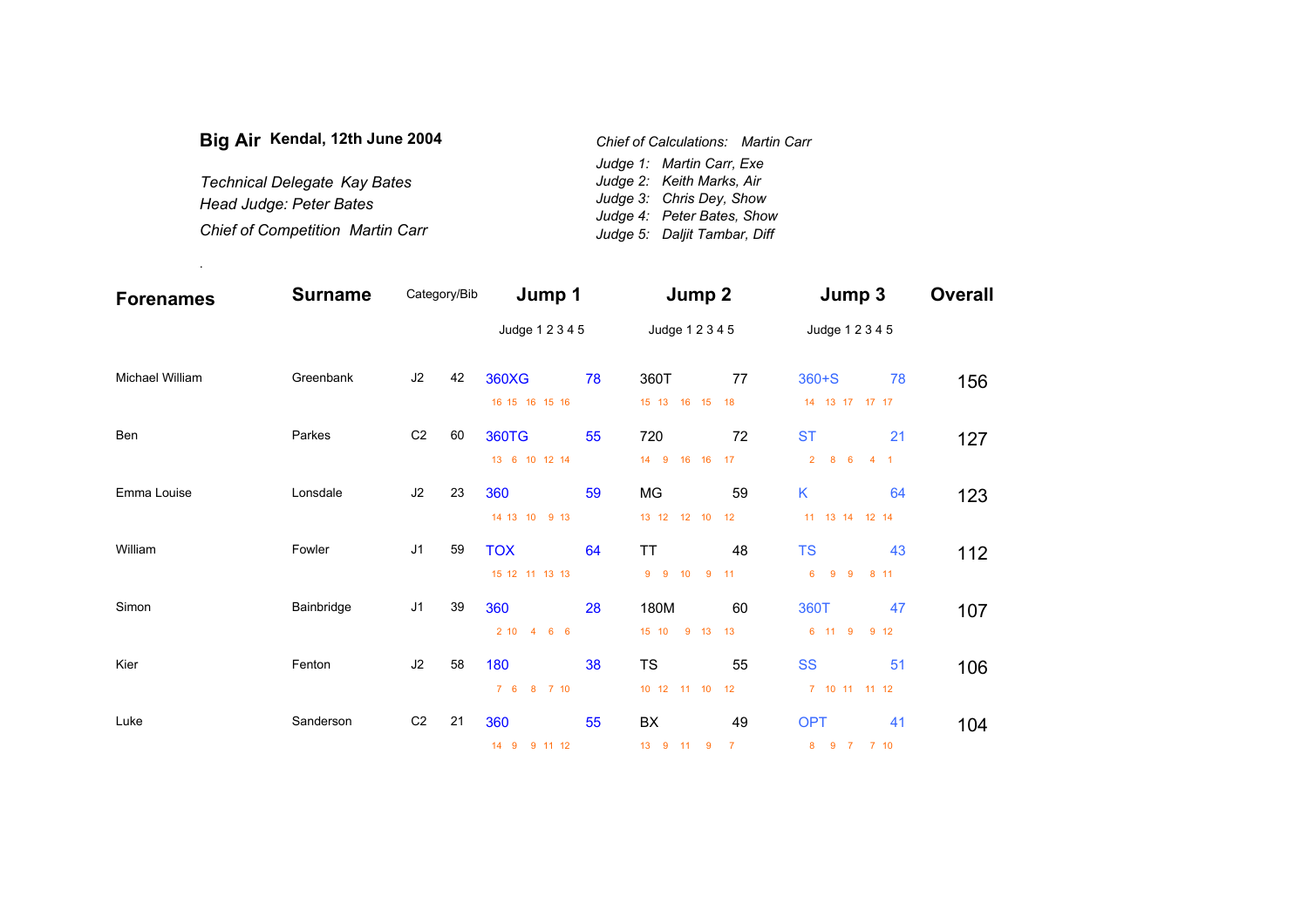| <b>Forenames</b> | <b>Surname</b>  |                | Category/Bib | Jump 1          |    | Jump 2                                           |                         | Jump 3                      |    | <b>Overall</b> |
|------------------|-----------------|----------------|--------------|-----------------|----|--------------------------------------------------|-------------------------|-----------------------------|----|----------------|
|                  |                 |                |              | Judge 1 2 3 4 5 |    | Judge 1 2 3 4 5                                  |                         | Judge 1 2 3 4 5             |    |                |
| James            | Woods           | C1             | 50           | <b>360UN</b>    | 52 | 360                                              | 44                      | 540                         | 46 | 98             |
|                  |                 |                |              | 10 7 11 12 12   |    | 8 9<br>8                                         | $7 \quad 12$            | 8 8 10 11<br>$9^{\circ}$    |    |                |
| Jonathan James   | White           | S              | 35           | <b>TS</b>       | 51 | SAFE+O                                           | 32                      | <b>SS</b>                   | 44 | 95             |
|                  |                 |                |              | 12 9 9 10 11    |    | 5 8 6 7                                          | $6\phantom{1}6$         | 7 <sup>7</sup><br>9 8 10 10 |    |                |
| Richard          | Martin          | J1             | 25           | <b>DD</b>       | 45 | 540                                              | 25                      | 540                         | 50 | 95             |
|                  |                 |                |              | 8 8 10 11 8     |    | $4 \quad 4$<br>$5\quad 5$                        | $\overline{7}$          | 8 9 10 11 12                |    |                |
| Ryan             | Kaye            | BG             | 49           | T.              | 35 | 360                                              | 57                      | 360T                        | 30 | 92             |
|                  |                 |                |              | 7 9 6 5 8       |    | 12 10 11 11 13                                   |                         | 5 6 6 6 7                   |    |                |
| John N           | Adams           | J <sub>1</sub> | 51           | <b>360XG</b>    | 50 | 540                                              | 18                      | 360X                        | 42 | 92             |
|                  |                 |                |              | 9 9 9 11 12     |    | $2 \quad 3$<br>5 <sub>2</sub>                    | $6\phantom{a}$          | 8 6 6 9 13                  |    |                |
| Kate Elizabeth   | Williams        | C <sub>1</sub> | 45           | S               | 55 | <b>TS</b>                                        | 34                      | SAFE+O                      | 31 | 89             |
|                  |                 |                |              | 15 10 11 10 9   |    | 6 6 7 7                                          | $\bf{8}$                | 4 7 8 6 6                   |    |                |
| David            | Thexton         | C1             | 47           | <b>JAP</b>      | 41 | 360SA                                            | 41                      | <b>BX</b>                   | 48 | 89             |
|                  |                 |                |              | 8 10 9 8 6      |    | 9 6 7 9                                          | 10                      | 12<br>8 8 10 10             |    |                |
| Anthony-Paul     | Ottery          | J1             | 40           | <b>TOX</b>      | 41 | BX                                               | 32                      | X                           | 45 | 86             |
|                  |                 |                |              | 8 10 8 8 7      |    | 4 12 6 4                                         | 6                       | 10 11 8 7 9                 |    |                |
| Rory             | Flindall        | BG             | 53           | <b>DD</b>       | 45 | <b>GRAB</b>                                      | 26                      | <b>SS</b>                   | 39 | 84             |
|                  |                 |                |              | 5 9 10 12 9     |    | $2 \quad 9$<br>5 <sup>5</sup><br>$5\overline{5}$ | $5\phantom{.0}$         | 5 <sub>5</sub><br>8 8 7 11  |    |                |
| Amy L            | Brookes-Beighto | J1             | 26           | <b>TG</b>       | 31 | <b>NO</b>                                        | 0                       | <b>TG</b>                   | 43 | 74             |
|                  |                 |                |              | 6 7 7 7 4       |    | $0\quad 0\quad 0$<br>$\mathbf{0}$                | $\overline{\mathbf{0}}$ | 11 7 7 9 9                  |    |                |